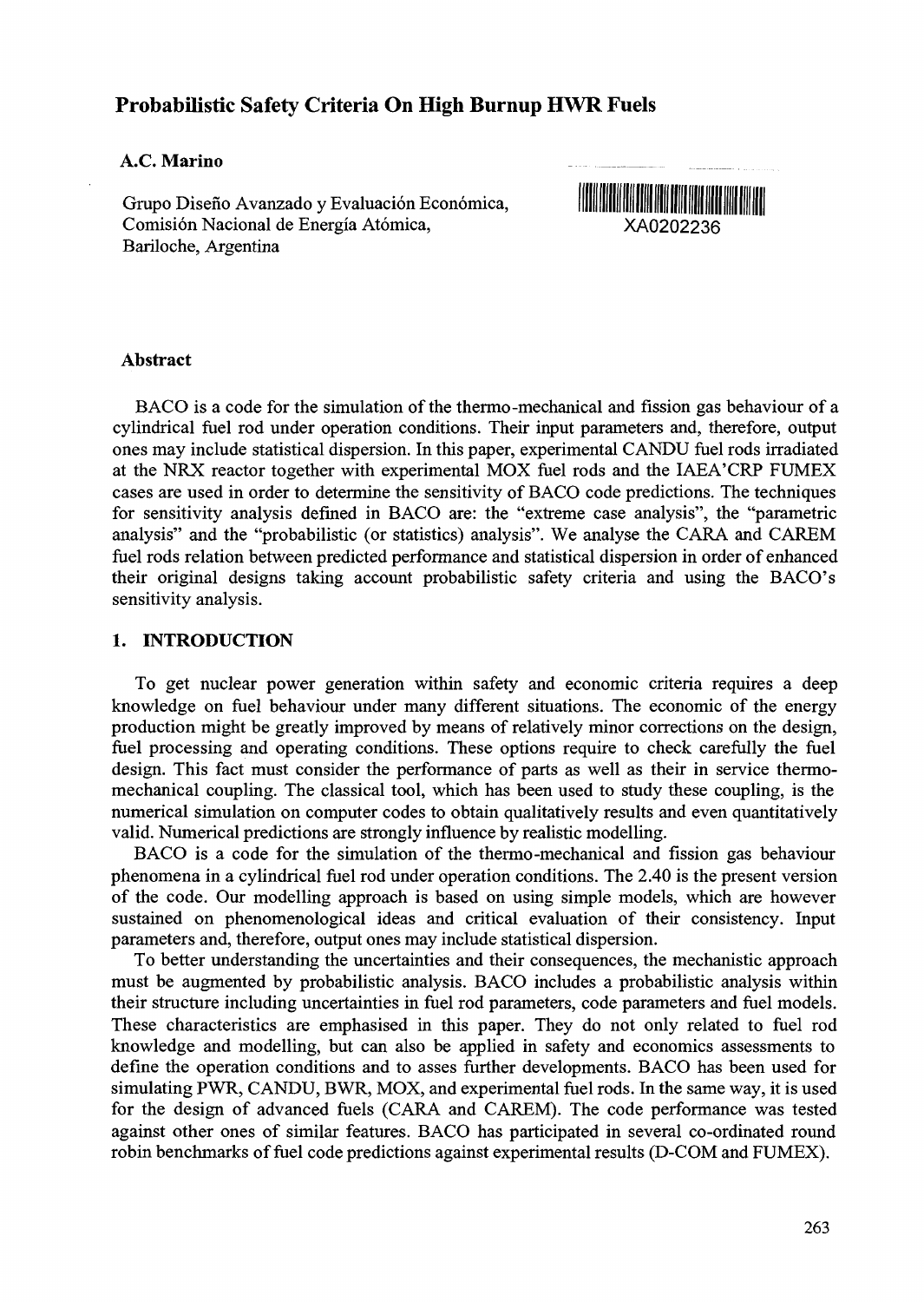Argentina has two nuclear power stations under operation: Atucha-I (a Pressure Vessel PHWR) and Embalse (CANDU 600 type), and another one under construction (Atucha II). Basic fuel design is different in both cases. Predicting the thermal and mechanical performance of the CANDU fuel is challenging for computer codes not designed "ad hoc", from the fuel performance characteristics (collapsible cladding, filling gas pressure, cladding creep down during irradiation, etc.). The CARA Fuel Project [1] and the CAREM Reactor Project [2], where BACO is embedded, require a code with HWR extended burnup and probabilistic capabilities.

### **2. BACO CODE**

The BACO code structure and models in its present versions have already been described by Marino et al. [3], including steady state and transient thermal analysis. Nowadays, the number of instructions is about eleven thousand FORTRAN 90 sentences. Data post-processing improves the code's performance and analysis of results.

On modelling the  $UO<sub>2</sub>$  pellet phenomena, such as elastic deformation, thermal expansion, creep, swelling, densification, restructuring, cracks and fission gas release are included. While for the Zry cladding, the code models elastic deformation, thermal expansion, anisotropic plastic deformation, and creep and growth under irradiation. The modular structure of the code easily allows added of different material properties. It can be used for any geometrical dimensions of cylindrical fuel rods with  $UO<sub>2</sub>$  pellets (either compact or hollow, with or without dishing) and Zry cladding.

Fuel rod power history and either cladding or coolant outside temperatures must be given to the program. Rod performance is numerically simulated using finite time steps (finite differential scheme). The code automatically selects time steps according to physical criteria. Temperature profile within pellet and cladding, main stresses at pellet and cladding, radial and axial crack pattern in the pellet, main strains and hot geometry of pellet and cladding, change in porosity, grain size and restructuring of the pellet, fission gas release to the free volume in the rod, trapped gas distribution in the fuel and in the  $UO<sub>2</sub>$  grain boundary, internal gas pressure and current composition of the internal gas, dishing shape evolution, are calculated. The output contains the distribution along the rod axis of these variables.

We assume azimutal symmetry in cylindrical coordinates for the fuel rod; our model is bidimensional and angular coordinates are not considered. However, angular dependent phenomenon, as well as radial cracking, is simulated via some angular averaging method. For the numerical modelling the hypotheses of axial symmetry and modified plane strains (constant axial strain) are adopted. The fuel rod is divided in axial sections in order to simulate its axial power profile dependence. The mechanical and thermal treatment and the pellet, cladding and constitutive equations are available from Reference [3].

### **3. BACO CODE SENSITIVITY ANALISYS**

The uncertainties on results of a validated fuel computer code with an experimented user come from many different sources:

- 1) Input data of the codes:
	- a) Neutronic and reactor data,
	- b) Power history of the irradiation,
	- c) Fuel data:
		- i) Dimensional data
		- ii) Material properties
- 2) Internal data of the code (and code structure):
	- a) Code parameters,
	- b) Modelling,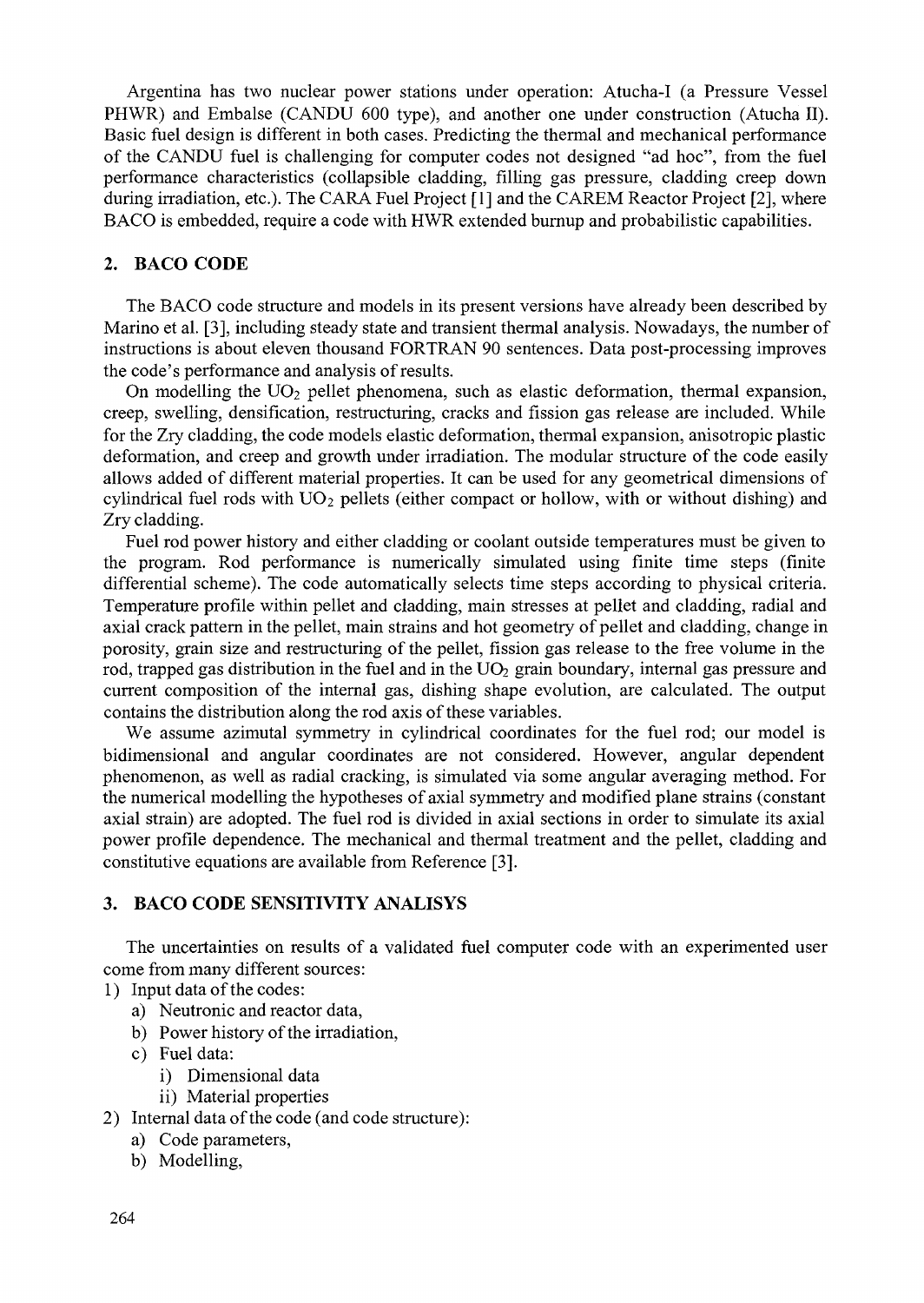- i) Physical constants,
- ii) Parameters of the model,

iii) Field of application of the model.

Also, we can join these data around the point of view of its influence on the uncertainties:

- 1) Modelling and its empirical or theoretical parameters,
- 2) Data provided by direct measures due to in reactor irradiation and fuel test, and
- 3) Fuel manufacturing data and fuel design data.

We can require best models for our codes and then we solve the first point. We can require best measurements during irradiation, material testing and reactor parameters. That means it is possible an improvement of code results from modelling, reactor and material data.

The same does not happen with the parameters of the fuel due to manufacturing process. The tolerances of fuel dimensions are a consequence of their process and they are sustained by the basic design. Then we must include the treatment of this source of uncertainties.

The first and easy way to analyse these topics is the definition of a set of worst cases. Those cases are the coupling of the variations of fuel parameters taking account the tolerances in order to produce the worst situations (such as maximum stress, maximum strains, extreme temperatures, etc.).

Several fuel performance codes include a probability analysis within their structure covering uncertainties in input, fabrication, parameters and models [4, 5, and 6]. The BACO code (version 2.40) includes probabilistic analysis with statistical dispersion of the fuel rod parameters.

A BACO's probabilistic analysis of power fuel reshuffling have been performed to the Atucha I NPP [7], where we analyse the susceptibility of hoop stress during fuel reshuffling at different powers and burnups. Here we reproduce the recommendation of the designer for fuel reshuffling with simplified rules. The fuel for the Atucha I NPP are analysed in the Reference [8] and, the fuel for the EMBALSE NPP (CANDU type, Argentina), are analysed in Reference [9].

We use three different techniques for sensitivity analysis:

- 1) Extreme cases analysis.
- 2) Parametric analysis.
- 3) Probabilistic (or statistical) analysis.

The "extreme cases analysis" consists in finding which combination of fuel rod parameters their possible extreme values (code input data) produce the worst situation about fuel rod behaviour. With this analysis we could define the tolerance of the fuel rod parameters. This technique is the first step in order to define the as-fabricated tolerances of the fuel element.

The "parametric analysis" is the study of the individual influence of each fuel rod parameter in the fuel rod behaviour (temperatures, stresses, deformations, pressures, etc.). With this analysis we find the correct weight of each fuel rod parameter in order to understand the fuel behaviour with a far and wide scope. This technique is the second step in order to tune the as-fabricated tolerances with an engineering overview specially when we are designing fuel elements.

The "probabilistic analysis" is a Monte-Carlo technique, which combine several random of fuel parameter (input data) with its statistical distribution. Each probable input data could be a real fuel rod, and the series of M-C calculation have a significant impact on the calculated results.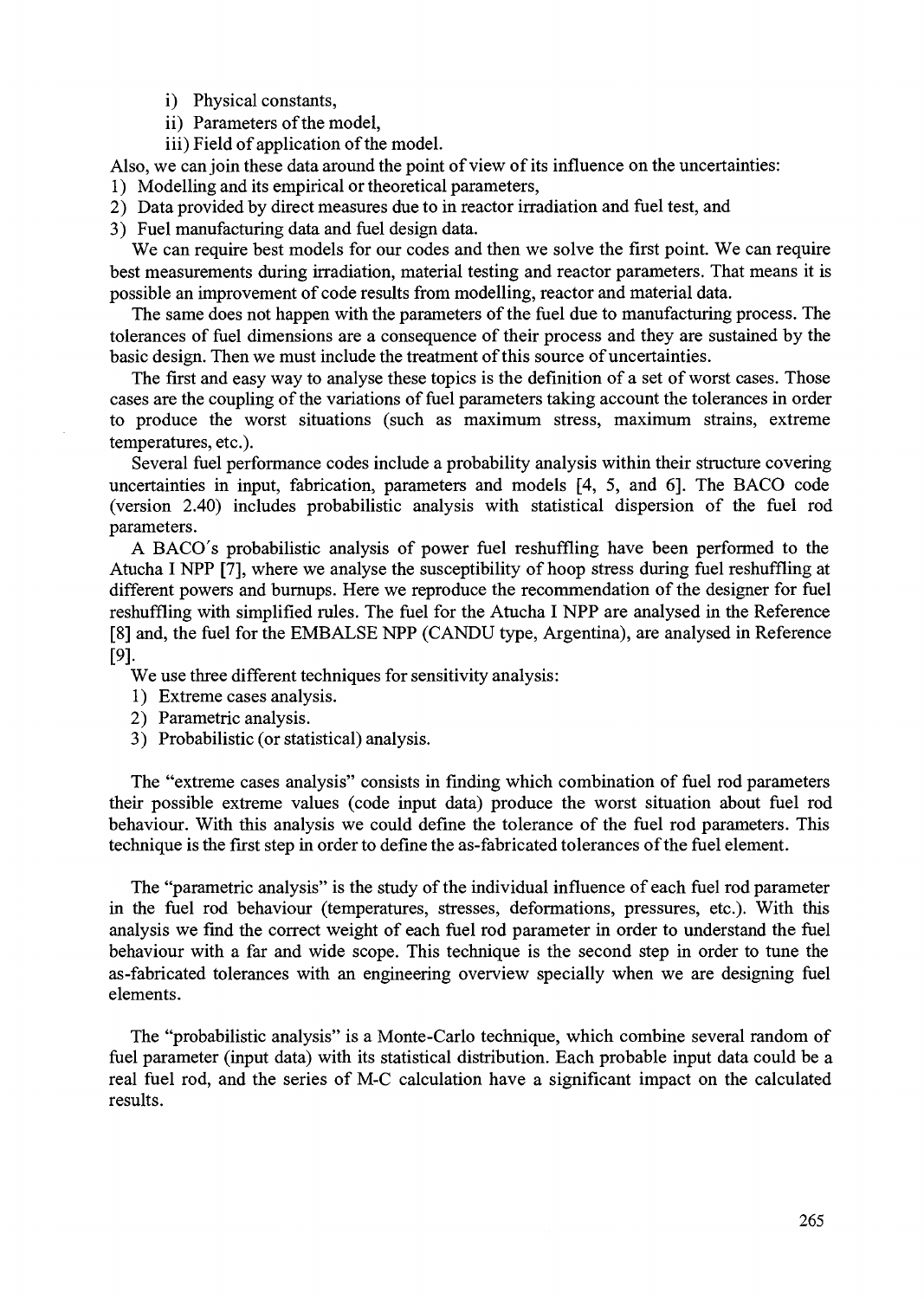### **4. BACO CODE VALIDITY TEST AND PROBABILISTIC APLICATIONS**

## **4.1. CO-ORDINATED RESEARCH PROJECT ON FUEL MODELING AT EXTENDED BURNUP**

The IAEA's CRP FUMEX (Co-Ordinated Research Project on Fuel Modelling at Extended Burnup) is a blind-test developed on a set of experiments in order to compare fuel performance with code predictions. The OECD-HALDEN reactor (Norway) provided data. A set of fuels are instrumented following the evolution of some parameters (pellet centre temperature, inner pressure of the rod, cladding elongation, fission gas release, cladding diameter). The experiments include PIE (post-irradiation) analysis. The final burnup reached for the rods were intermediate (25 MWd/kgU) and high (50 MWd/kgU) [10, 11].



Figure 1: Linear Heat Generation Rate (power history) as a function of the averaged burnup of the fuel rod.



Figure 3: Pellet centre temperature. CRP<br>FUMEX Case 1. "On line" temperature FUMEX Case 1. "On line" measured at the OECD Halden Reactor.



Figure 2: Fraction of fission gas released as a function of averaged burnup of the fuel rod. BACO code version 2.20 (before FUMEX version).



Figure 4: BACO output for the pellet centre temperature. CRP FUMEX Case 1. BACO code version 2.20 (before FUMEX version).

As an example of the BACO Code performance during the CRP FUMEX we include some of our results for the first exercises (FUMEX Case 1). The figure 1 shows the power history (input data) for that case. The calculated fraction of fission gases released at EOL (End Of Life) is 2.2 % (and the predicted value during the "blind test" stage was 2.5 %). The experimental value was 1.8 % (see figure 2). Figure 3 shows the measurement during irradiation of the temperature at the pellet centre (top of the nuclear fuel rod). The temperature monitoring was made each fifteen minutes along the irradiation. The measurement uncertainty was  $\pm 50$  °C. Figure 4 includes the BACO code calculation [12]. The CRP FUMEX case 1 looks equivalent as the fuel for the CAREM Reactor [2].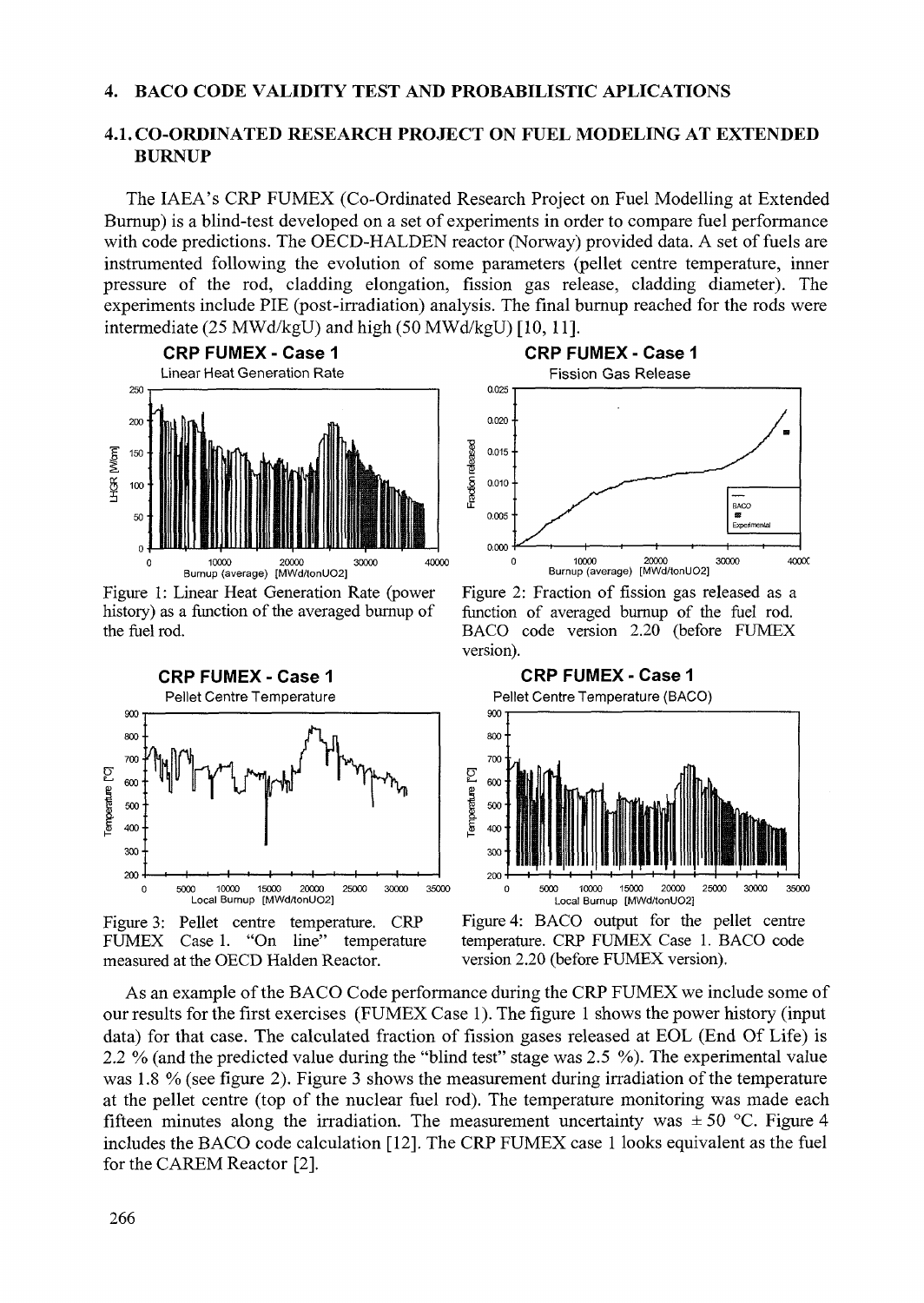

Figure 5: Histogram with the Fission Gas Release at End of Life (EOL) calculated with BACO code 2.40



Figure 6: Probabilistic analysis of the pellet centre temperature (FUMEX Case 1) including the measurements and the BACO code v2.20 result.

The probabilistic analysis was done using the present version of the code for the fission gas release and the temperature of the pellet at the thermocouple position. The Figure 5 shows the histogram with the fission gas release. The Figure 6 shows the M-C evaluation for the pellet centre temperature. The curves calculated (dot lines) shows an overpredicted average with a great dispersion not easy to follows due to the big numbers of shutdowns and start-ups. We are using the uncertainties assumed during the CRP FUMEX ( $\pm$  5 % uncertainty in power,  $\pm$  5 µm in initial gap and  $\pm$  5 % in UO<sub>2</sub> thermal conductivity) [11]. Here we are introducing the coupling of uncertainties due to irradiation data, as-fabricated tolerance and modelling. The same calculation produces a very small dispersion if we take accounts just the as-fabricated tolerance in the gap.

### **4.2. EXPERIMENTAL IRRADIATION AT THE NRX REACTOR (Notley, 1980)**

The work reported by Notley [13] was used for testing the BACO code and results reported References [3, 14]. In Notley's work six Zircaloy-sheathed  $UO<sub>2</sub>$  fuel elements were irradiated at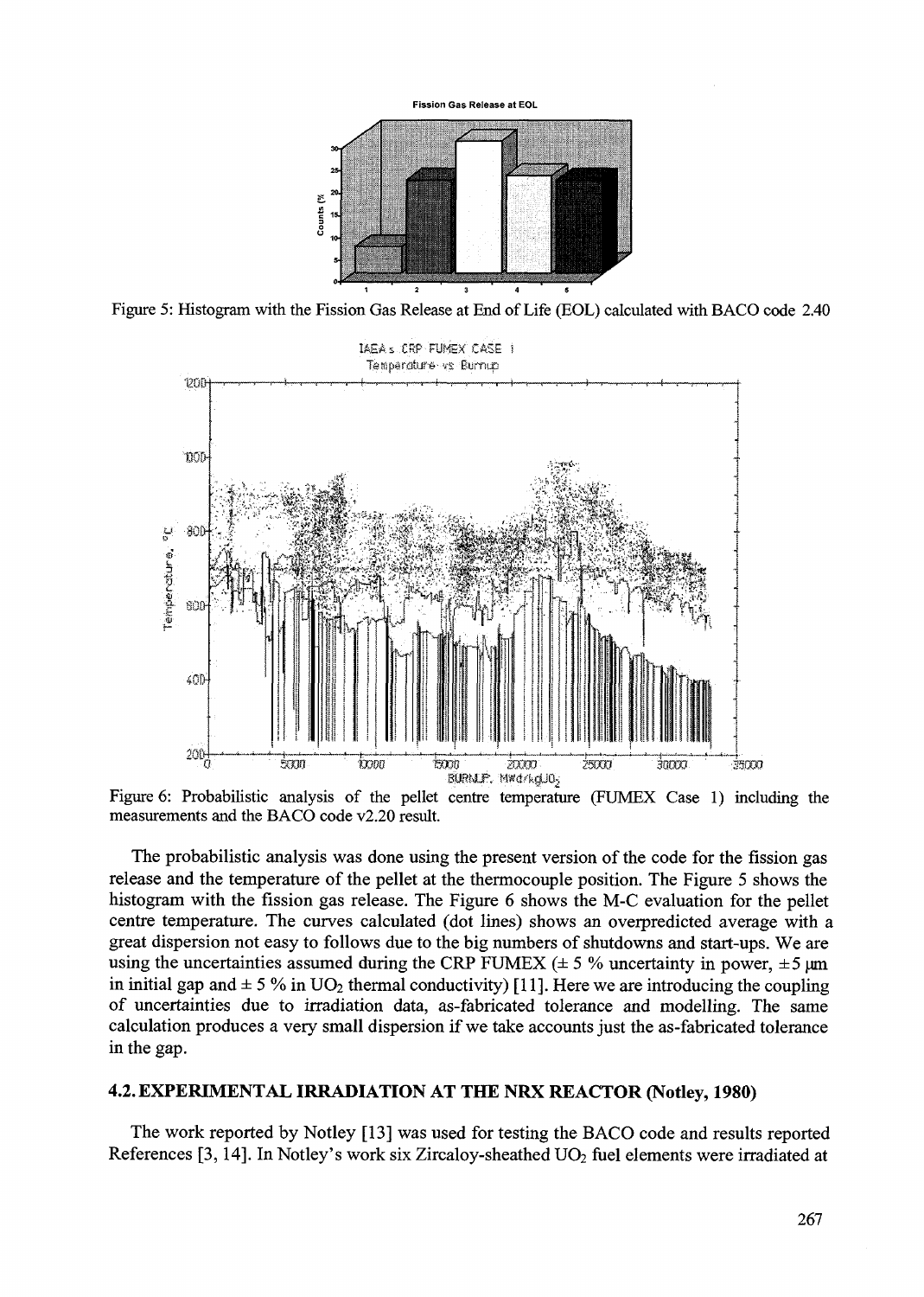power outputs between 760 and 600 W/cm to a burnup of about 5500 MWd/tonU. Then both of them and another pair of new rods were irradiated at lower powers for a further 1250-1700 MWd/tonU. The experiment was irradiated in the X-2 loop of NRX reactor. All elements were destructively examined and some of them were measured during the irradiation. The predicted and measured rod radius change  $\Delta R/R$ , fission gases released, columnar and equiaxed grains and central hole are provided by Notley [13] and calculated with BACO [3,14].

From the point of view of the codes the couples of rod namely HZB-HZC and HZF-HZZ are identical, but, of course, the fission gas release reported was different. Nevertheless, the probabilistic analysis shows small dispersion for these values (see Table 1).

The discrepancy between measurements and calculation is not explained with probabilistic analysis. We must enhance the fission release model because the Notley's irradiations are close to the limit of validation.

| Table 1: Volume of fission gases released. (Units: cm <sup>3</sup> STP) |            |            |            |     |  |  |  |
|-------------------------------------------------------------------------|------------|------------|------------|-----|--|--|--|
|                                                                         | <b>HZB</b> | <b>HZC</b> | HZF        | H77 |  |  |  |
| Vol. (gas) [Experimental.]                                              | 0.6        |            |            |     |  |  |  |
| Vol. (gas) [BACO]                                                       | 7.94       |            |            |     |  |  |  |
| $\sigma$ [BACO]                                                         | 0.04       |            | $\rm 0.05$ |     |  |  |  |

#### **4.3. MOX de PETTEN**

Within our interest on studying MOX fuel performance, the irradiation of the first Argentine prototypes of PHWR MOX fuels began in 1986 with six rods fabricated at the  $\alpha$  Facility (CNEA, Argentina). These experiences were made in the HFR-Petten reactor, Holland. The goal of this experience was to study the fuel behaviour with respect to PMCI-SCC. An experiment for extended burnup was performed with the last two MOX rods. During the experiment the final test ramp was interrupted due to a failure in the rod. The posirradiation examinations were indicated that PCI-SCC was a mechanism likely to produce the failure [15]. That analysis was predicted with the calculated stresses [16]. The parameters of the MOX irradiation, the preparation of the experiments and post-irradiation analysis were sustained by the BACO code predictions.

## **4.3.1. "EXTREME CASES" ANALYSIS OF THE MOX FUEL ROD**

The purpose of this exercise is considering how the combination of assumed extreme rod dimensions conditions, but within reasonable tolerance for its fabrication, can affect performance. In this case we define two extreme situations:

- 1) A rod with the largest gap between pellet and cladding compatible with the as -fabricated tolerances, and
- 2) A rod with the smallest gap.

The first situation should have to rise up the maximum temperature in the fuel, and the second to maximum stress between pellet and cladding.

For the same power history of figure 7, figure 10 includes the pellet centre temperature to the maximum gap situation at the bottom of the fuel rod. The largest temperature attained in this case is 1675 °C (against 1600 °C for the minimum gap situation). Figure 12 includes the BACO calculation of hoop stress with a minimum gap situation. Here we have not seen a big change; the wide range between both situation at the middle of life is due to the hard contact happens. The curves calculated have shown a narrow band due to the strict QA under lab conditions. We obtain a stable solution, with the three parameters mentioned, which probes that the BACO code is a good tool to be used for fuel rod design.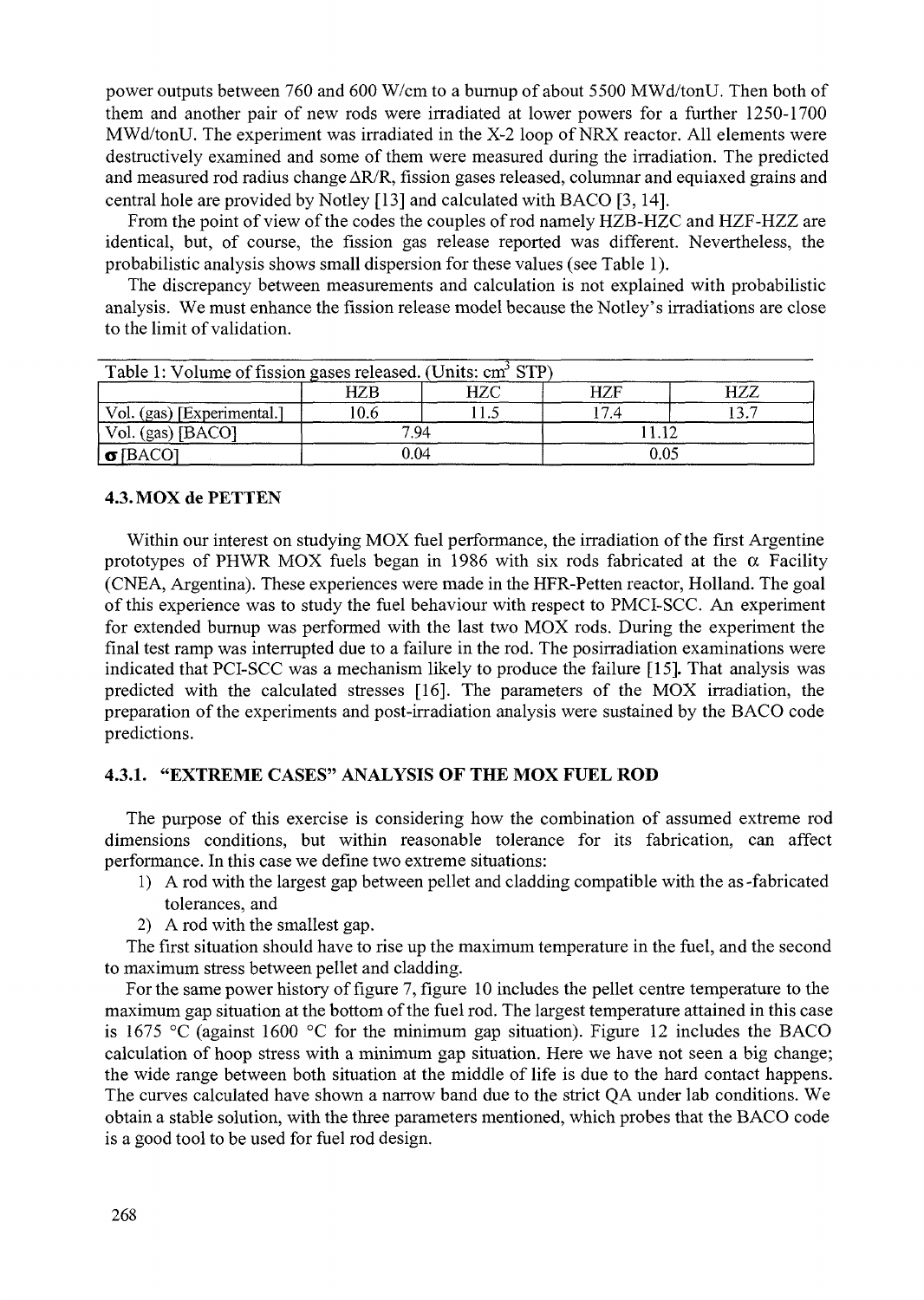#### **4.3.2. PROBABILISTIC ANALYSIS OF THE BU15 EXPERIMENT**

As it was noted in the Introduction, the flexibility and computer time saving capabilities of the BACO code allows performing systematic statistical analysis. Using allowed fabrication dimensional limits and a statistical distribution of values within those; several runs (a minimum of 1000) are performed with different set of initial values for the rod dimensions [15]. We study the predicted variations in:

- 1) Pellet center temperature,
- 2) Cladding hoop stress, and
- 3) Gas pressure predictions.

The rod input data were randomly selected within assumed deviations for pellet diameter and height, inner and outer diameter of the cladding and pellet density. The random selection of input values was done assuming a Gauss distribution limited with maximum and minimum values. See Table 2 and figures 8 and 9.



Figure 7: Linear heat generation rate in function of burnup for the A. 1.3 fuel rod. The curve upper curve correspond with the top of the fuel, the lower curve correspond with the defective zone of the rod. The maximum during the last power ramp corresponds with the "bottom" of the rod.



**Height of Pellets Height Pellet Range**

Figure 8: Histogram of the pellet diameters. The columns are between the maximum and minimum specified values  $[ $\emptyset$ <sub>p</sub> = (1.040 ± 0.001) mm]$ . The curve is the associated Gauss distribution.

Figure 9: Histogram of the pellet heights. The ten columns are between the maximum and minimum specified values  $[h<sub>p</sub> = (11, \pm 1)$  mm]. The curve is an approximated Gauss distribution.

The Figures 10,12 and 14 represent the BACO code sensitivity analysis of some performance parameters in the MOX fuel rod A.1.3. We plot in the curves:

- 1) Standard parameters of input data of the rod,
- 2) The parameters of the maximum gap situation,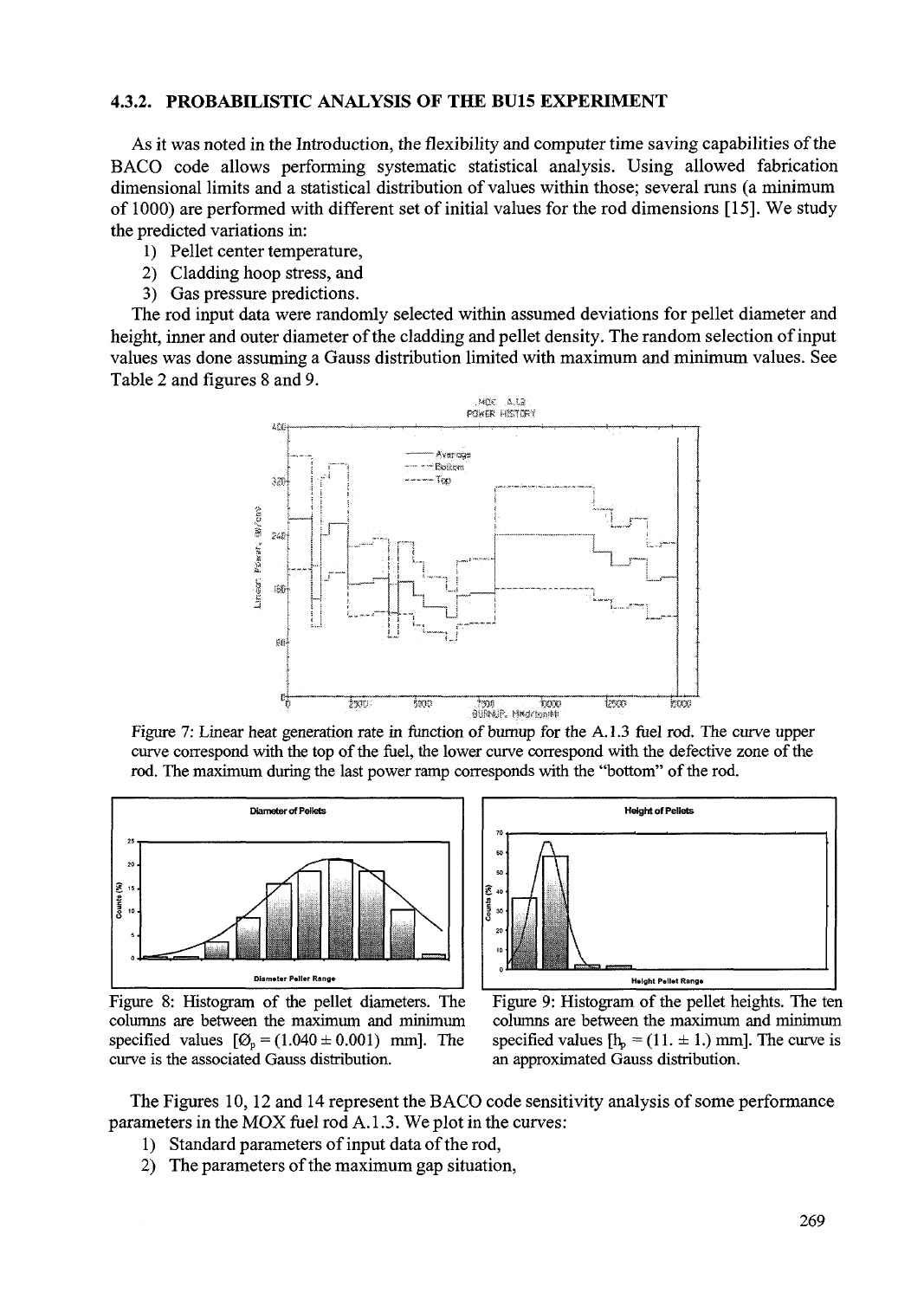- 3) The parameters of the minimum gap situation, and
- 4) The points of the Monte-Carlo selection (probabilistic analysis).

| <i>Table 2</i> : MOX fuels irradiated at Petten reactor. |                    |           |          |          |  |  |  |
|----------------------------------------------------------|--------------------|-----------|----------|----------|--|--|--|
| Some statistical parameters of the fuel rods.            |                    |           |          |          |  |  |  |
| Pellets                                                  | Main Value         | Standard  | Minimum  | Maximum  |  |  |  |
|                                                          | (or specification) | Deviation | Value    | Value    |  |  |  |
| Pellet diameter (cm)                                     | 1.0402             | 0.0005    | 1.0390   | 1.0414   |  |  |  |
| Pellet height (cm)                                       | 1.1217             | 0.0204    | 1.1000   | 1.3000   |  |  |  |
| Density $(\text{gr/cm}^3)$                               | 10.522             | 0.048     | 10.350   | 10.650   |  |  |  |
|                                                          | $\cdots$           | $\cdots$  | $\cdots$ | $\cdots$ |  |  |  |
| Cladding                                                 |                    |           |          |          |  |  |  |
| Cladding inner                                           | 1.170 cm           | $\cdots$  | 1.166    | 1.174    |  |  |  |
| diameter                                                 |                    |           |          |          |  |  |  |
| $\cdots$                                                 | $\cdots$           | $\cdots$  |          | $\cdots$ |  |  |  |

Figure 10 is the BACO code calculation for the pellet centre temperature to the same previous history of Figure 1. All the random points calculated are between the extreme values in as-fabricated tolerances, taken with approximate realistic values. There is convergence of dots at EOL (End of Life) due to pellet-clad contact. Figure 11 shows a histogram of the pellet centre temperature at EOL, after the final ramp.



Figure 10: Pellet centre temperature in the first segment of the fuel for the BU15 experiment (A. 1.3 rod)



Figure 12: Hoop stress at the defective segment of Figure 13: Histogram of the hoop stress at End of

Pellet Center Temperature at EOL



Figure 11: Histogram of the pellet centre temperature at End of Life (EOL). The columns are between the maximum and minimum calculated values (1275-1278°C).



the fuel rod for the BUI5 experiment (A. 1.3 rod) Life (EOL). The columns are between the maximum and minimum calculated values (292- 302 MPa).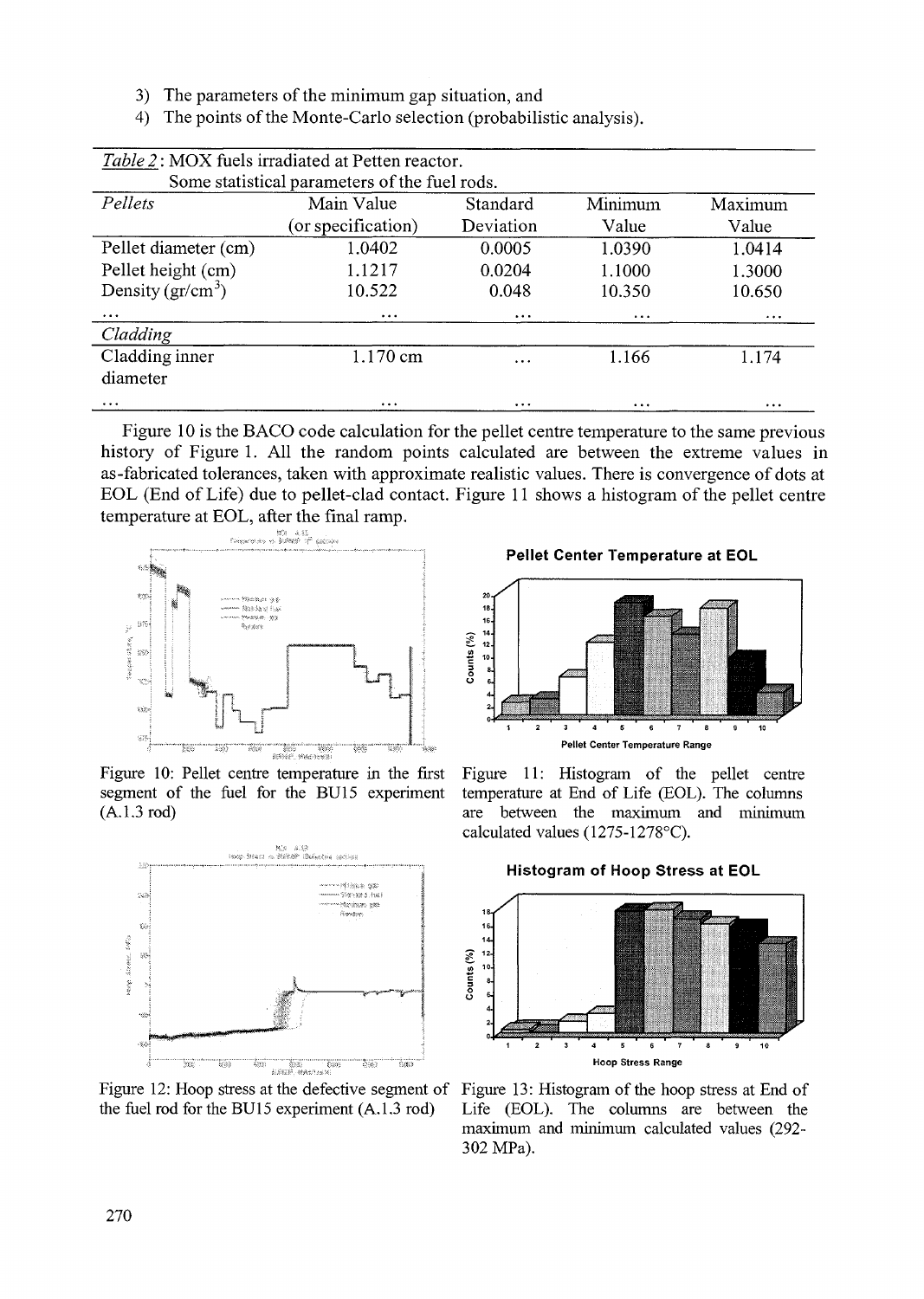

Figure 14: Gas pressure of the free gases in the fuel rod for the BU15 experiment (A.1.3 rod)



Figure 15: Histogram of the gas pressure of the free gases in the rod at End of Life (EOL). The columns are between the maximum and minimum calculated values (1.60-2.07 MPa).

Figure 12 shows the cladding hoop stress dispersion with the same inputs as the previous plot. The points show a great dispersion at the middle of life due to the pellet-cladding contact situation. There are points out of the extreme limits of the previous analysis. The calculation shows that the hoop stresses converge during the irradiation that is clearly demonstrated by the small dispersion at EOL previous at the final ramp (see figure 13).

Figure 14 is the free gas pressure at the fuel rod. The gas pressure calculation takes account of the thermal calculation, dimensional calculation (stresses), fission gas release, etc. That is the coupling of all fuel rod parameters (input data and behaviour modelling). There is a small dispersion at BOL. The calculated values of pressure diverge during irradiation. Finally, after 4000 MWd/ton(M), there are values both smaller and larger than those predicted at the extreme conditions of the "gap" size situation. Figure 15 is a histogram of the rod gas pressure of the free gases at EOL. The main value agrees with the one calculated for the standard fuel parameters.

The laboratory condition produces a narrow dispersion due to the adjustment, tuning and QA of the fuel rod parameters, as well as, the irradiation conditions. Nevertheless, the standard calculation and the "extreme case analysis" do not reproduce exactly the fuel behaviour.

## **5. FUEL ROD DESIGN USING PROBABILISTIC SAFETY CRITERIA. CALCULATION WITH BACO CODE.**

## **5.1.CANDU and ATUCHA I FUEL ROD SENSITIVITY ANALYSIS**

A sensitivity analysis of a CANDU fuel is detailed in Reference [9]. And, for the Atucha I fuel, in the Reference [8]. The main finding of sensitivity analysis calculation, when we are focussed in the pellet centre temperature, cladding hoop stress and gas pressure (due to illustrative purposes), are:

- 1) Random temperature curves are between "extreme limits" curves.
- 2) There are some curves of cladding hoop stress either smaller or greater than the "extreme limits".
- 3) Great dispersion at the starting of the irradiation for cladding hoop stress.
- 4) The cladding hoop stress curves converge with the burnup.
- 5) There are gas pressure curves either smaller or greater than the "extreme limits".
- 6) The dispersion of the pressure of free gases increases with the burnup.

"Extreme case analysis" was the aim of their original designs. The sensitivity analysis applied on a very well known fuel conduct us to conservative curves. Nevertheless, we find several suggestions about the fuel operation when SEU is done in Atucha I [8,18, and 19].

271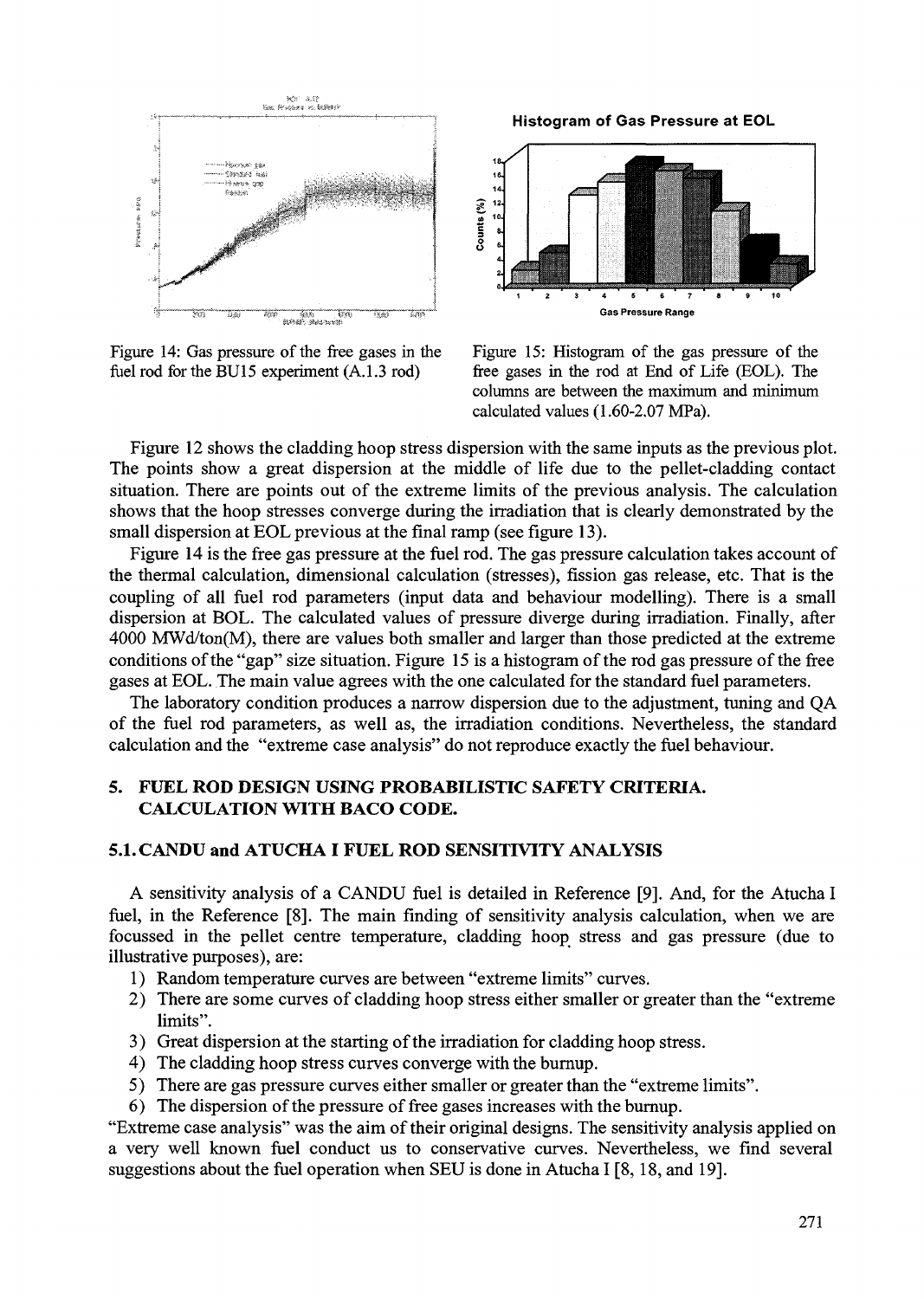#### **5.2. CARA FUEL ROD: A PARAMETRIC ANALYSIS APPROACH**

An approach to the parametric analysis of a CARA fuel rod is sketched in Figures 16 to 19. We are finding the weight of the different rod parameters in order to identified its proper influence on fuel behaviour. Figures just include the most significant parameters at the present calculation: pellet radius,  $UO<sub>2</sub>$  density, clad inner radius, pellet height and dishing depth.

In Figure 16 we analyse the response about the pellet centre temperature during a powerful ramp at beginning of life (BOL). The X-axe is between 0 and 1 (minor and mayor values of the parameter). The lowest  $UO<sub>2</sub>$  density produces the highest temperatures due to densification. (Densification increases the gap pellet-cladding, so reduce the conductance increasing the temperature.)





Figure 16: Parametric analysis of the susceptibility on the pellet centre temperature of a CARA fuel rod.



Figure 18 includes the susceptibility with the hoop stress at the inner surface of the cladding during a powerful (and possible) reshuffling during irradiation. Figures 16 and 18 are the "parametric analysis" after "extreme case analysis".

The pellet reaches its minimum temperature when the pellet or the inner clad diameters have the smallest gap. Nevertheless, we lost the handicap of these particular diameters when we execute the corresponding analysis of the "hoop stress". Those diameters reach the highest stresses on the cladding. That stresses are incompatible with safety margins for the cladding integrity.

We repeat the calculation of susceptibility with many different stresses, pressures, deformations, temperatures, etc. under different irradiation conditions. This procedure allows obtain a deep knowledge of the influence of each individual parameter into the fuel behaviour.



Figure 18: Parametric analysis of the susceptibility on the "hoop stress" at the inner surface of the cladding of a CARA fuel rod.



Figure 19: Parametric analysis of the susceptibility on the "hoop stress" after tuning parameters of the CARA fuel and "feedback" with the manufacturer.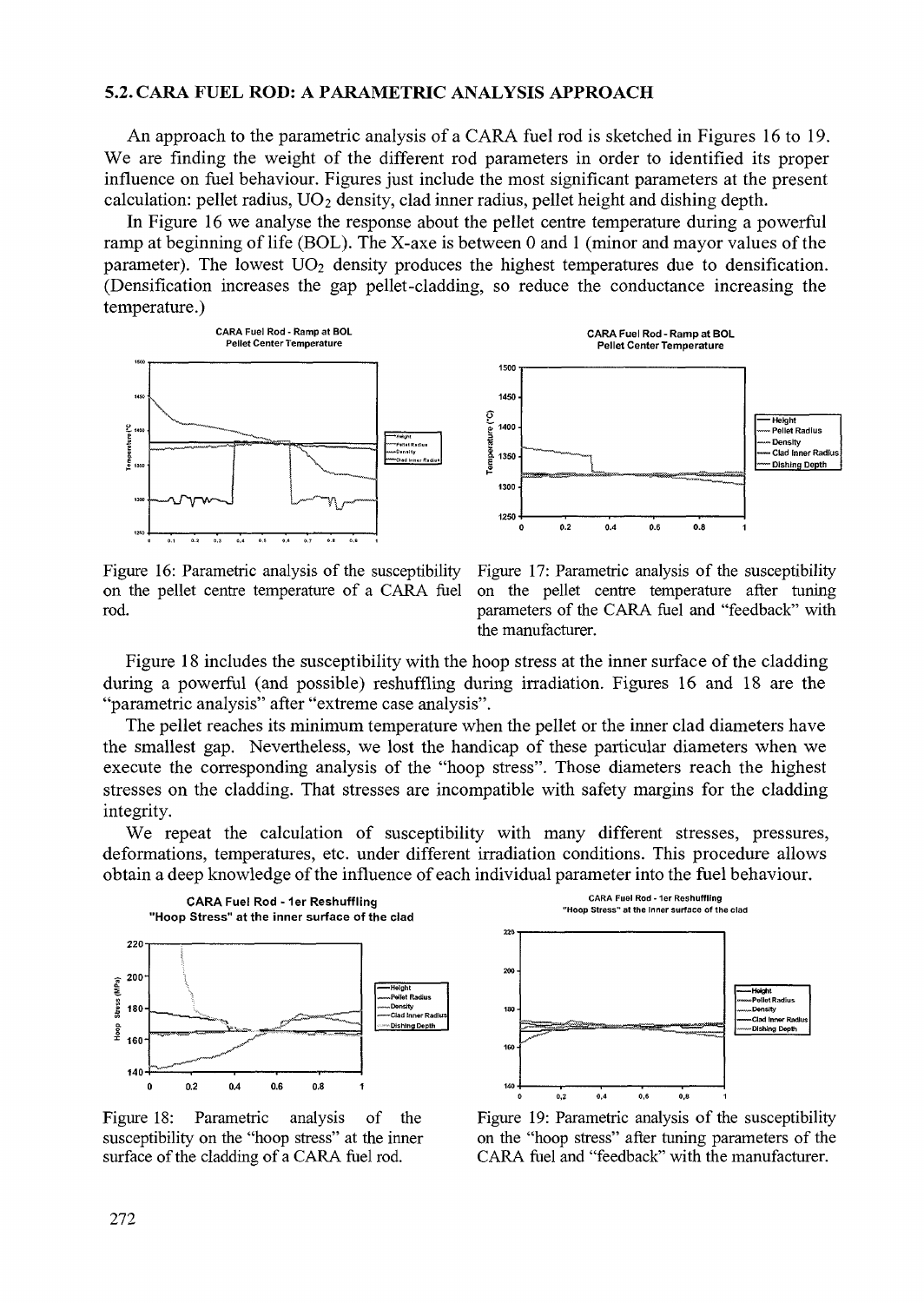With these results we tune up the parameters and we obtain a new set of parameters with a new response. The Figures 17, 19 and 2O.b show the new calculation after tuning the parameter of the CARA fuel and including "feedback" with the manufacturer.

**2.50**



Figure 2O.a: Parametric analysis of the susceptibility on the gas pressure of the free gases.





Figure 20.b: Parametric analysis of the susceptibility on the gas pressure of the free gases after tuning parameters of the CARA fuel and "feedback" with the manufacturer.

A realistic definition of some results could be an increment of its values. Nevertheless, those increments produce a stable solution within safety levels. These are the output shown in Figures 20.a and 20 .b (gas pressure of the free gases in the fuel rod).

At present, due to this analysis some of the main parameters of the CARA fuel rod are pellet radius, dishing depth and clad inner radius. Dishing radius and density of  $UO<sub>2</sub>$  were significant. Volume plenum and pellet heights were not negligible. Finally, the rest of parameters were negligible or they are out of the scope of the BACO code.

These calculations enable us to determine the first appreciation of values of parameters and its extreme values (or as-fabricated tolerances) with an engineering point of view.

#### **5.3.CAREM FUEL ROD: A PROBABILISTIC ANALYSIS APPROACH**

A probabilistic analysis could be performed without the above calculations with the BACO code. Nevertheless the computational cost of the Monte-Carlo calculation can be reduced when the influence of the parameters had been tested. We present the first probabilistic results with the fuel rod for the CAREM reactor after a wide set of "parametric analysis".

The Figure 21.a shows the pellet centre temperature for that fuel at the most demanding position into the core. The same happens with Figure 22.a for the "hoop stress" and Figure 23 .a for the pressure of the filling gases (plus released gases during irradiation). We find conservative curves in the three plots. The Figures 21.b, 22.b and 23.b includes the average curve, the curve of the standard calculation and the curves of the average plus and less the standard deviation.

The temperature calculation shows a small dispersion during irradiation and converges of curves at EOL (End of Life). The average (of the random calculation) curve and the standard curve look equivalent (See Figures 21 .a and 21 .b).

The "hoop stress" calculation (Figures 22.a and 22.b) shows a great dispersion between 6000 and  $14000$  MWd/tonUO<sub>2</sub>. This situation is emphasised in the Figure 22.b; here there is a strong difference between average curve and standard curve and a wide field between the curves plus and less deviation. The average curve does not reproduce a real situation. That curve is included with illustrative purposes. Nevertheless, the appearance of an increment of the dispersion of the curves could be the key to understand this kind of situation. The different size of gap pellet-cladding at BOL (Beginning of Life) produce the contact at different time. The coupling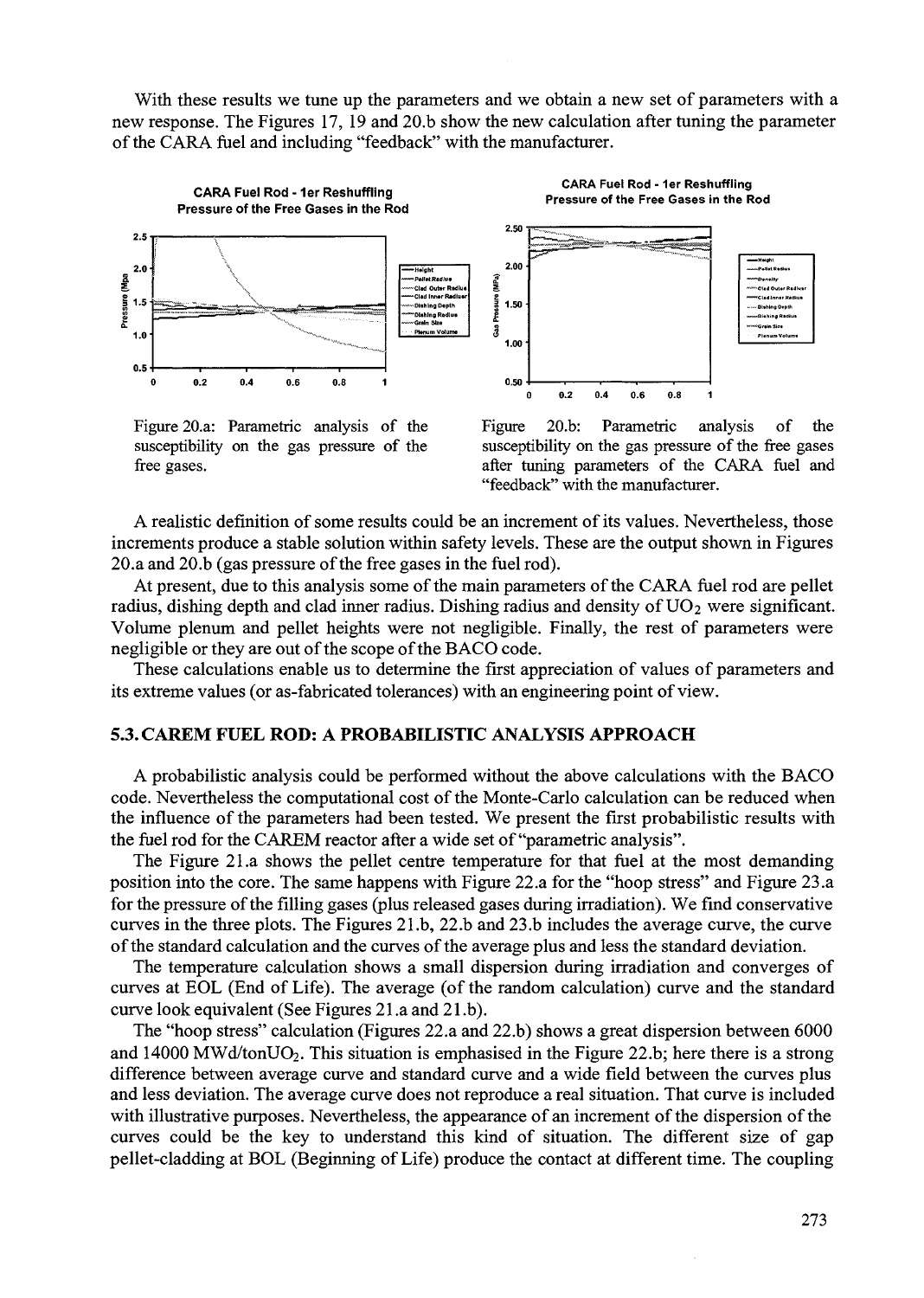of results with and without contact is the responsible of that increment of dispersion. An equivalent analysis can not be reproduced with the calculation of gas pressure of the free gases. The increment of the dispersion is not easy to explain due to the coupling of all the process during irradiation were the gases pressure calculation is embedded.



Figure 21.a: Probabilistic analysis for the pellet centre temperature of a CAREM fuel rod.



Figure 21.b: Probabilistic analysis for the pellet centre temperature of a CAREM fuel rod.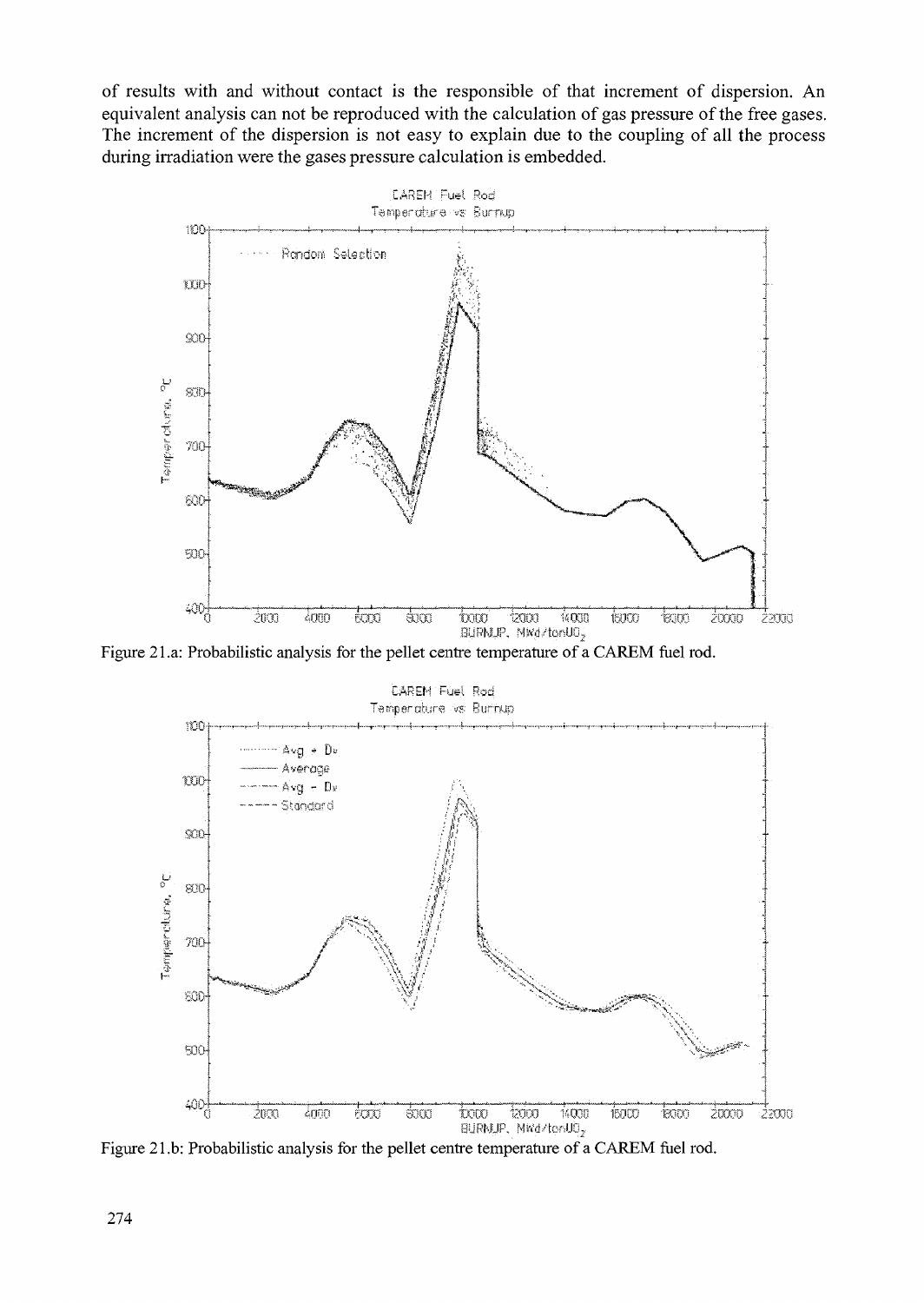Further study could analyse the influence in the behaviour of the stress reversal at the maximum power during irradiation or the increment of the dispersion with burnup of the gas pressure.



Figure 22.a: Probabilistic analysis for the "hoop stress" of a CAREM fuel rod.



Figure 22.b: Probabilistic analysis for the "hoop stress" of a CAREM fuel rod.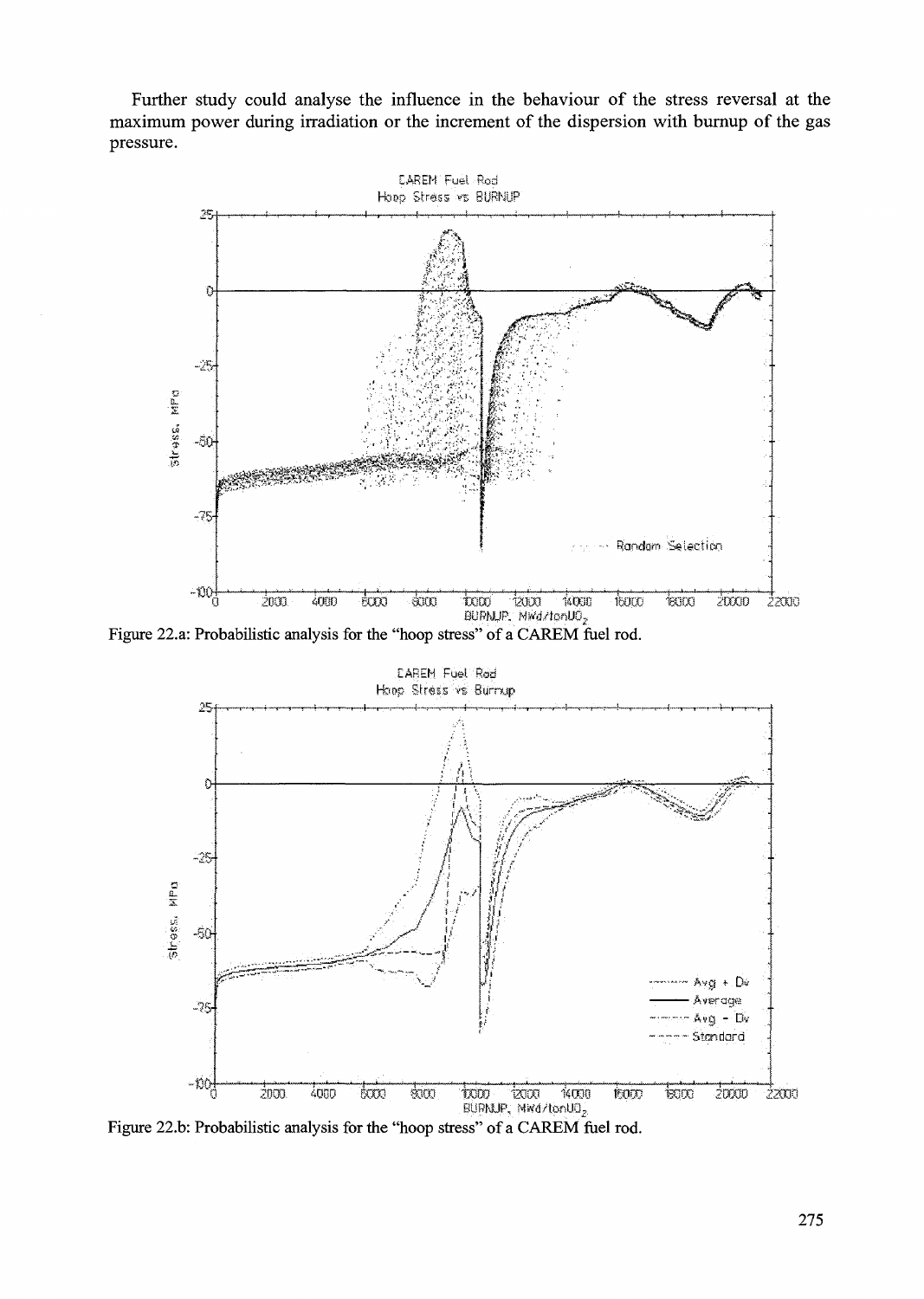

Figure 23.a: **Probabilistic** analysis **for the** gas pressure **of a CAREM** fuel **rod.**



**Figure 23.b: Probabilistic analysis for the gas pressure of a CAREM fuel rod.**

### **6. CONCLUSIONS**

The schedule sketched in this paper begins with a validated code for the simulation of the fuel rod behaviour under irradiation, almost for the internal use in the institution. The helpful due to international project as the CRP FUMEX are relevant at this point. An example of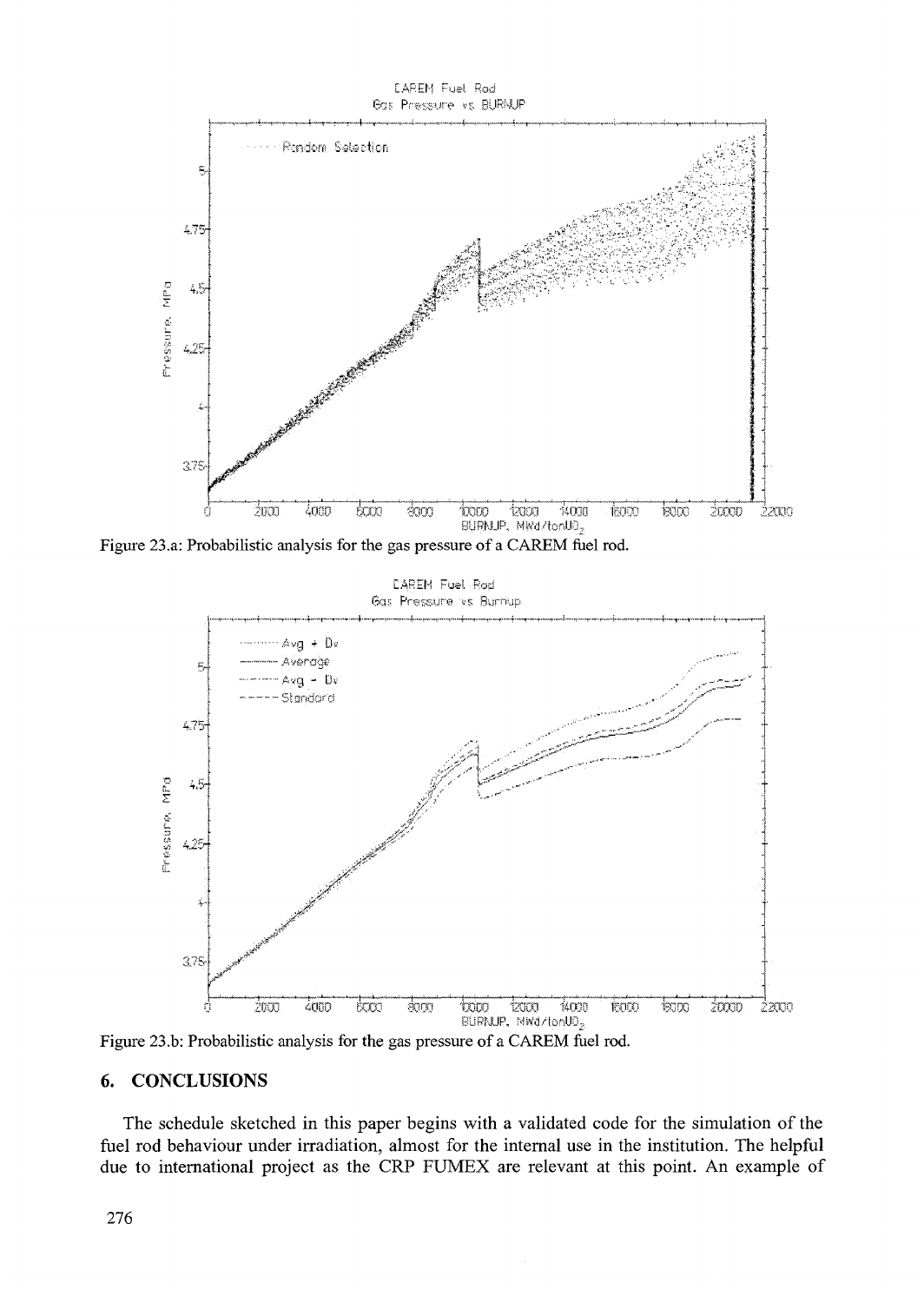institutional benchmarking of the BACO code was presented with the NRX irradiation. Here we show that the sensitivity analysis could not be enough to understand the discrepancies between experiments and modelling.

A MOX fuel rod failure due to PCI-SCC was presented. The BACO code was the computing tool during all the stages of the experiments. The original scope of the MOX irradiation was the correct research, developing and manufacturing of MOX fuels in the  $\alpha$  Facility (CNEA). An additional developing was the induction of fuel failures due to SCC mechanism and the simulation of burnup extension with synthetic products (Csl and Iodine).

We have showed that is not enough a simple running code in order to simulate the behaviour of a fuel rod. "Parametric analysis" and "extreme cases" calculations must be done. But the analysis sketched shows that is not enough the study of that cases. The smallest dispersion found in the selected parameter (temperature, hoop stress and gas pressure) is due to the QA procedures into the laboratories. Nevertheless, it is easy to see that the probability distributions of the fuel rod parameters must be known and statistical analysis must be included in order to follows the correct influence of the manufacturing QA procedure of fuel elements. A complete fuel element design must consider the dispersion in rod dimensions due to fabrication. Changes in the rod design related to fabrication uncertainties must be tested. This exercise shows, on one hand, the sensitivity of the predictions concerning such parameters and, on the other hand, the potentiality of the BACO code for a probabilistic study.

The increment of **the** dispersion with burnup that we find in the calculation performed with BACO is an advice that we must include probabilistic safety criteria in the design of fuel elements. The design of both the CARA fuel and the CAREM reactor fuel are being developed using strongly the techniques of calculation and criteria sketched in this paper.

### **ACKNOWLEDGEMENTS**

The author acknowledges to Dr Luis Juanicó for critically reading the manuscript and several suggestions.

The present research has been partially supported by CONUAR SA.

#### **REFERENCES**

- 1. Florido P. C, Cirimello R. O., Bergallo J. E., Marino A. C, Delmastro D. F., Brasnarof D. O., Gonzalez J. H., Juanicó L. A., "CARA Design criteria for HWR fuel burnup extension", this meeting.
- 2. Ordonez J. P., Abbate P., LolichJ., *"The CAREM Reactor: Bridging the gap to nuclear power generation*", International Conference of the AATN (Asociación Argentina de Tecnologia Nuclear), Buenos Aires, Argentina, 18-21 November, 1996.
- 3. Marino A C, Savino E. J. and Harriague S., *"BACO (BArra COmbustible) Code Version 2.20: a thermo-mechanical description of a nuclear fuel rod",* Journal of Nuclear Materials Vol. 229, April II, 1996 (pi55-168).
- 4. Lafimann K. et al., *"Probabilistic Fuel Rod Analysis using the TRANSURANUS Code",* IAEA, TCM on "Water Reactor Fuel Element Modelling at High Burnup and Experimental Support", paper 5/2, Windermere, UK, 1994.
- 5. Bull A. J., *"A probabilistic analysis ofPWR and BWR fuel rod performance using the code CASINO-Sleuth",* Nuc. Eng. and Design 101 (1887) 213.
- 6. Moscalu D. R., "CANDU type fuel behaviour -*A* probabilistic approach", 4<sup>th</sup> International Conference on CANDU fuel, Pembroke, Canada, September 1 -4,1995.
- 7. Marino A. C. and Savino E. J., *"Applications of simple rules of fuel failure in a computer model simulation for nuclear fuel behaviour and performance",* Log#31, International